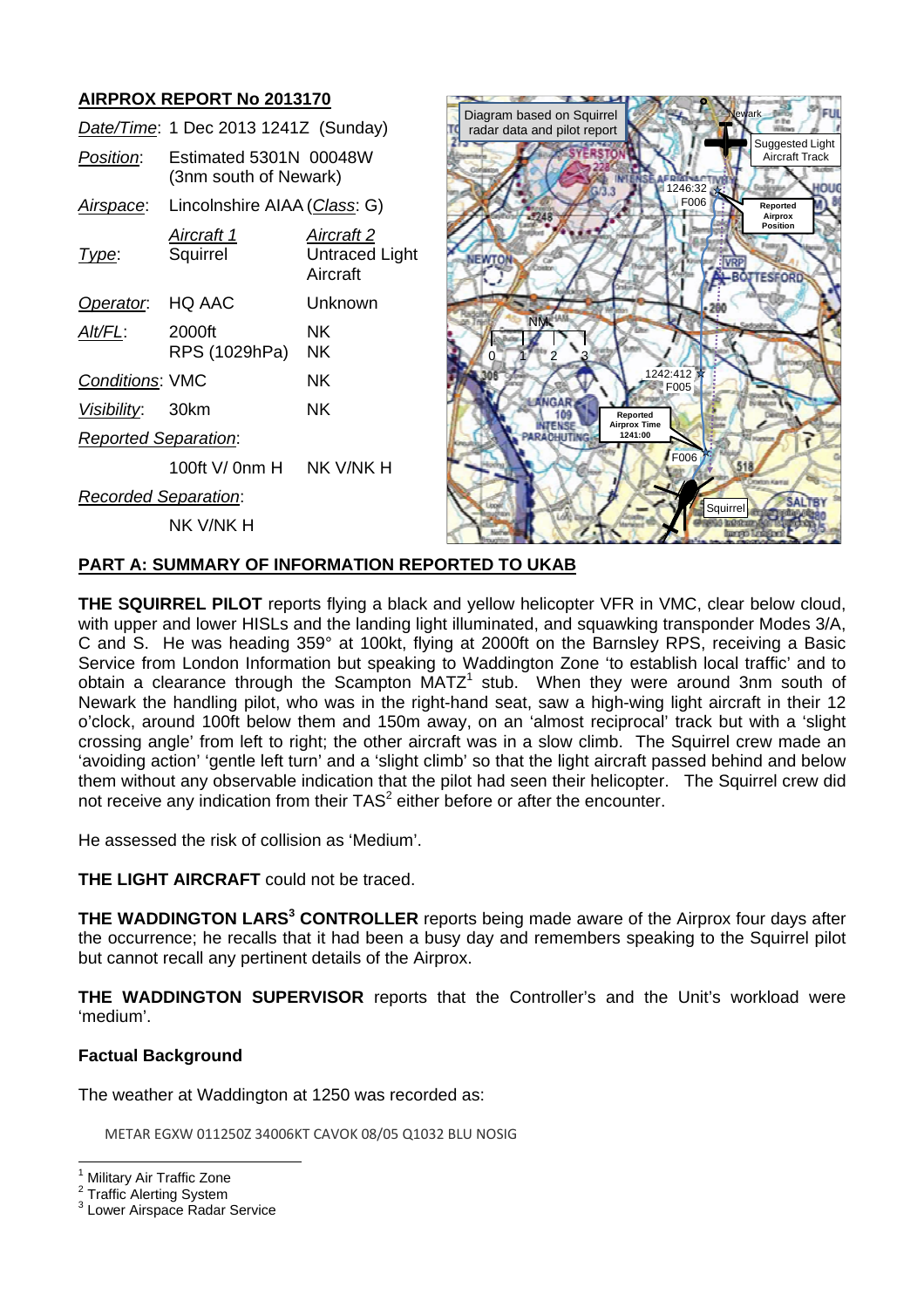#### **Analysis and Investigation**

#### **Military ATM**

At 1238:06, the Squirrel free-called Waddington Zone controller to request a Basic Service and a transit through the RAF Scampton MATZ. At 1238:32 Zone provided a Basic Service and MATZ crossing approval.

The Squirrel was allocated a discrete squawk and Zone provided two sets of Traffic Information to the Squirrel crew prior to instructing them to freecall Doncaster at 1253:44. The first Traffic Information was passed at 1242:18 as, "[Squirrel callsign] *traffic northeast one mile, tracking west, indicating seven hundred feet above*." The Squirrel reported visual with the traffic. The second set of Traffic Information was passed at 1252:40, "[Squirrel callsign] *traffic north one mile, manoeuvring…slow moving, indicating one thousand feet below.*" The Squirrel once again reported visual with the traffic. [UKAB Note: The circumstances reported by the Squirrel pilot do not correlate with either of these sets of Traffic Information and so it is likely that they referred to other traffic encountered during that leg]. No Airprox was reported on the frequency and once the details became known, the controller completed the report four days later; the Supervisor did not witness the occurrence. The Zone controller does not recall the specifics of the incident but does recall providing the Squirrel a service and being busy on the day.

#### **UKAB Secretariat**

Both pilots had equal responsibility to avoid a collision. $4$  The aircraft were approaching head-on so both pilots were ordinarily required to alter course to the right;<sup>5</sup> however, the Squirrel crew assessed that it was best, in the circumstances, to avoid to the left and climb.

#### **Summary**

An Airprox was reported by the pilot of a Squirrel helicopter, 3nm to the south of Newark, with a highwing light aircraft. The other aircraft involved in the incident was not traced. The Squirrel pilot reported being at 2,000 feet with 30 km of visibility. The right-hand seat handling pilot reports seeing the other aircraft in the 12 o'clock position at approx 150m horizontal distance and 100ft below, on an almost a reciprocal heading, slightly crossing left to right. The helicopter crew took avoiding action by turning left and climbing; no indication was observed on TAS.

## **PART B: SUMMARY OF THE BOARD'S DISCUSSIONS**

Information available included a report from the Squirrel pilot and radar photographs/video recordings, reports from the air traffic controllers involved and reports from the appropriate ATC and operating authorities.

The Board viewed the radar photographs and compared them with the pilots report; members noted that the report's CPA time and location could not be reconciled (the Squirrel was much further south of Newark than the reported 3nm at 1241:00). The associated radar trace showed the Squirrel manoeuvring in the way the pilot described in both places, but the radar recording did not display a conflicting light-aircraft in either. There are many reasons why the light aircraft may not have been detected; amongst others, the aircraft could have been lower than the Squirrel relative to the radar head in use, it may have presented a smaller radar cross-section than the radar is tuned to detect, or it could have been travelling at a lower ground speed than the radar filters would display. Furthermore, members could not be certain that the Traffic Information passed by the Waddington LARS controller referred to the conflicting aircraft. In the end, the Board agreed that there was insufficient correlating information to assess the cause or degree of risk in this Airprox.

<u> 1989 - Andrea Andrew Maria (h. 1989).</u><br>1980 - Andrew Maria (h. 1989).

<sup>&</sup>lt;sup>4</sup> Rules of the Air 2007, Rule 8, Avoiding Aerial Collisions

<sup>&</sup>lt;sup>5</sup> Rules of the Air 2007, Rule 10, Approaching Head-on